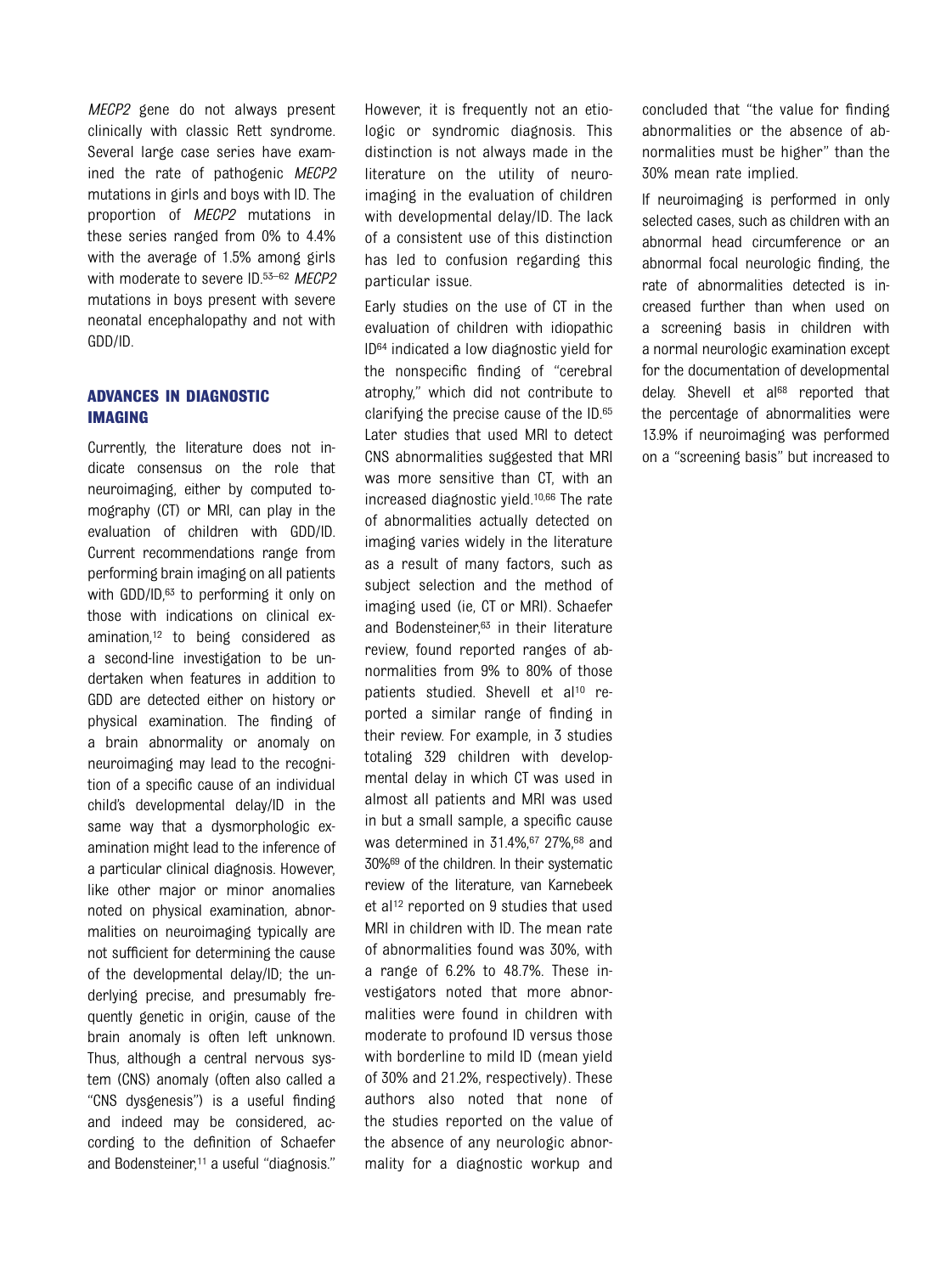### TABLE 4 Common Recognizable XLID Syndromes

| Syndrome                                                                                                                                                 | Common Manifestations                                                                                                                                                                                                                                                                                                               | Gene, Location              |
|----------------------------------------------------------------------------------------------------------------------------------------------------------|-------------------------------------------------------------------------------------------------------------------------------------------------------------------------------------------------------------------------------------------------------------------------------------------------------------------------------------|-----------------------------|
| Aarskog syndrome                                                                                                                                         | Short stature, hypertelorism, downslanting palpebral fissures,                                                                                                                                                                                                                                                                      | FGD1, Xp11.21               |
| Adrenoleukodystrophy                                                                                                                                     | joint hyperextensibility, shawl scrotum<br>Variable and progressive vision and hearing loss, spasticity,<br>neurological deterioration associated with demyelination of                                                                                                                                                             | ABCD1, Xq28                 |
|                                                                                                                                                          | the central nervous system and adrenal insufficiency                                                                                                                                                                                                                                                                                |                             |
| Aicardi syndrome                                                                                                                                         | Agenesis of the corpus callosum, lacunar chorioretinopathy,<br>costovertebral anomalies, seizures in females                                                                                                                                                                                                                        | Xp22                        |
| Allan-Herndon syndrome                                                                                                                                   | Generalized muscle hypoplasia, childhood hypotonia, ataxia,<br>athetosis, dysarthria, progressing to spastic paraplegia                                                                                                                                                                                                             | <i>MCT8</i> (SLC16A2), Xq13 |
| ARX-related syndromes<br>(includes Partington, Proud, West,<br>XLAG syndromes and nonsyndromal XLMR)                                                     | Partington: dysarthria, dystonia, hyperreflexia, seizures. West:<br>infantile spasms, hypsarrhythmia. Proud: microcephaly,<br>ACC, spasticity, seizures, ataxia, genital anomalies. XLAG:<br>lissencephaly, seizures, genital anomalies                                                                                             | ARX, Xp22.3                 |
| ATRX syndrome (includes<br>ARTX, Chudley-Lowry, Carpenter-Waziri,<br>Holmes-Gang, and Martinez spastic<br>paraplegia syndromes and<br>nonsyndromal XLMR) | Short stature, microcephaly, hypotonic facies with<br>hypertelorism, small nose, open mouth and prominent lips,<br>brachydactyly, genital anomalies, hypotonia, in some cases<br>hemoglobin H inclusions in erythrocytes                                                                                                            | <i>XNP</i> , (XH2) Xq13.3   |
| Christianson syndrome                                                                                                                                    | Short stature, microcephaly, long narrow face, large ears, long<br>straight nose, prominent mandible, general asthenia, narrow<br>chest, long thin digits, adducted thumbs, contractures,<br>seizures, autistic features, truncal ataxia, ophthalmoplegia,<br>mutism, incontinence, hypoplasia of the cerebellum, and<br>brain stem | SLC9A6, Xq26                |
| Coffin-Lowry syndrome                                                                                                                                    | Short stature, distinctive facies, large soft hands, hypotonia,<br>joint hyperextensibility, skeletal changes                                                                                                                                                                                                                       | <i>RSK2</i> , Xp22          |
| Creatine transporter deficiency                                                                                                                          | Nondysmorphic, autistic, possibly progressive                                                                                                                                                                                                                                                                                       | SLC6A8, Xq28                |
| Duchenne muscular dystrophy                                                                                                                              | Pseudohypertrophic muscular dystrophy                                                                                                                                                                                                                                                                                               | DMD, Xp21.3                 |
| Fragile X syndrome                                                                                                                                       | Prominent forehead, long face, recessed midface, large ears,<br>prominent mandible, macroorchidism                                                                                                                                                                                                                                  | FMR1, Xq27.3                |
| Hunter syndrome                                                                                                                                          | Progressive coarsening of face, thick skin, cardiac valve disease,<br>joint stiffening, dysostosis multiplex                                                                                                                                                                                                                        | IDS, Xq28                   |
| Incontinentia pigmenti                                                                                                                                   | Sequence of cutaneous blistering, verrucous thickening, and<br>irregular pigmentation. May have associated CNS, ocular<br>abnormalities                                                                                                                                                                                             | <i>NEMO</i> (IKB6KG), Xq28  |
| Lesch-Nyhan syndrome                                                                                                                                     | Choreoathetosis, spasticity, seizures, self-mutilation, uric acid<br>urinary stones                                                                                                                                                                                                                                                 | HPRT, Xq26                  |
| Lowe syndrome                                                                                                                                            | Short stature, cataracts, hypotonia, renal tubular dysfunction                                                                                                                                                                                                                                                                      | <i>OCRL</i> , Xq26.1        |
| MECP2 duplication syndrome                                                                                                                               | Hypotonia, progressing to spastic paraplegia, recurrent<br>infections                                                                                                                                                                                                                                                               | MECP2, Xq28                 |
| Menkes syndrome                                                                                                                                          | Growth deficiency, full cheeks, sparse kinky hair, metaphyseal<br>changes, limited spontaneous movement, hypertonicity,<br>seizures, hypothermia, lethargy, arterial tortuosity, death in<br>early childhood                                                                                                                        | ATP7A, Xpl3.3               |
| Pelizaeus-Merzbacher disease                                                                                                                             | Nystagmus, truncal hypotonia, progressive spastic paraplegia,<br>ataxia, dystonia                                                                                                                                                                                                                                                   | PLP, Xq21.1                 |
| Renpenning syndrome (includes<br>Sutherland-Haan, cerebropalatocardiac,<br>Golabi-Ito-Hall, Porteous syndrome                                            | Short stature, microcephaly, small testes. May<br>have ocular or genital abnormalities                                                                                                                                                                                                                                              | PQBP1, Xp11.3               |
| Rett syndrome                                                                                                                                            | XLMR in girls, cessation and regression of development in early<br>childhood, truncal ataxia, autistic features, acquired<br>microcephaly                                                                                                                                                                                           | MECP2, Xq28                 |
| X-linked hydrocephaly-MASA spectrum                                                                                                                      | Hydrocephalus, adducted thumbs, spastic paraplegia                                                                                                                                                                                                                                                                                  | L1CAM, Xq28                 |

Reproduced with permission from Stevenson and Schwartz.46

practice" or mandatory and believed that decisions regarding "cranial imaging will need to follow (not precede) a thorough assessment of the patient and the clinical presentation." In contrast, van Karnebeek et al<sup>12</sup> found that

MRI alone leads to an etiologic diagnosis in a much lower percentage of patients studied. They cited Kjos et al,72 who reported diagnoses in 3.9% of patients who had no known cause for their ID and who did not manifest either

a progressive or degenerative course in terms of their neurologic symptomatology. Bouhadiba et al<sup>73</sup> reported diagnoses in 0.9% of patients with neurologic symptoms, and in 4 additional studies, no etiologic or syndromic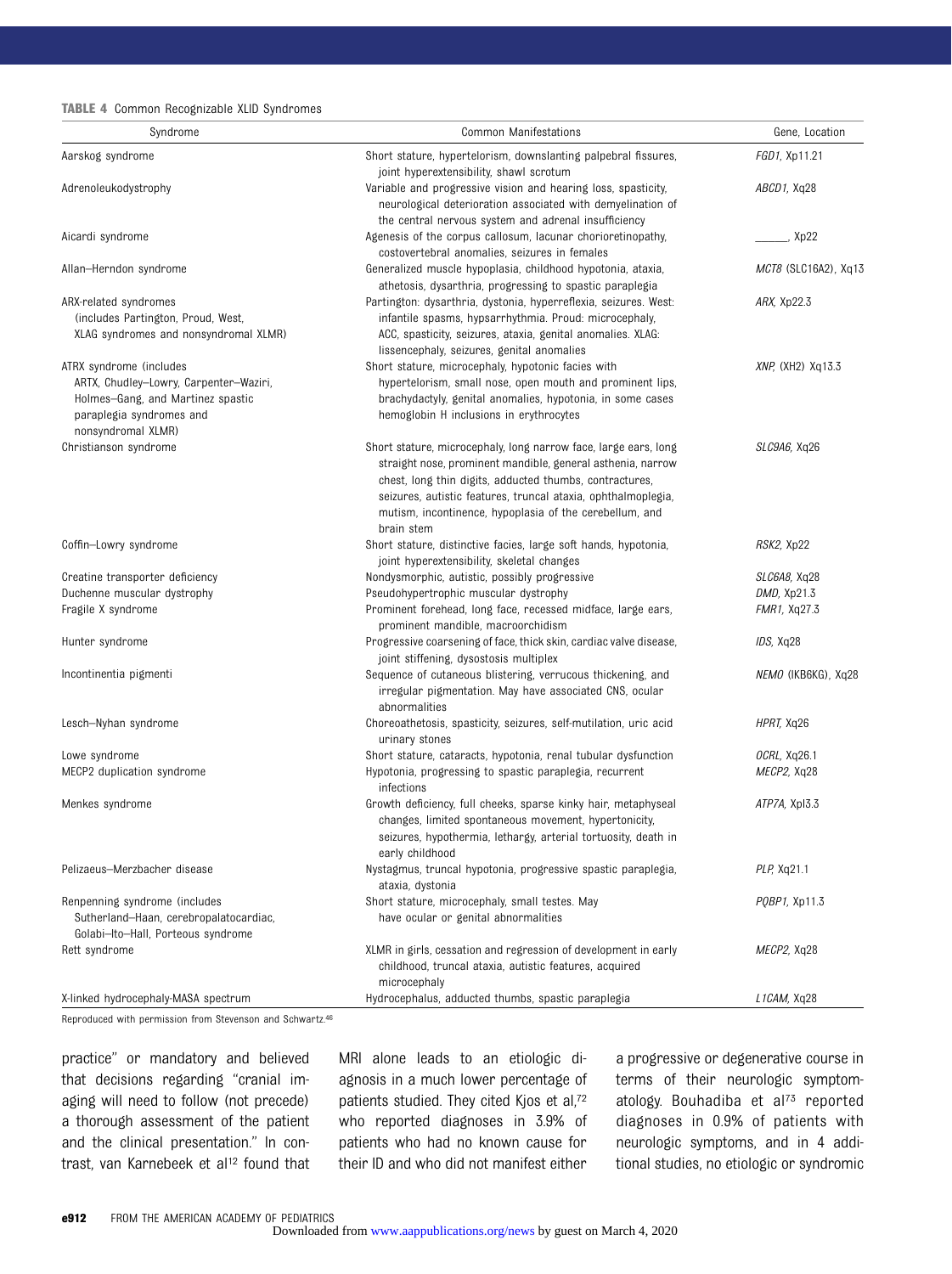diagnosis on the basis of neuroimaging alone was found.65,69,74,75 The authors of 3 studies reported the results on unselected patients; Majnemer and Shevell<sup>67</sup> reported a diagnosis by this typed unselected investigation in 0.2%, Stromme<sup>76</sup> reported a diagnosis in 1.4% of patients, and van Karnebeek et al40 reported a diagnosis in 2.2% of patients.

Although a considerable evolution has occurred over the past 2 decades in neuroimaging techniques and modalities, for the most part with the exception of proton magnetic resonance spectroscopy, this has not been applied or reported in the clinical situation of developmental delay/ID in childhood. Proton resonance spectroscopy provides a noninvasive mechanism of measuring brain metabolites, such as lactate, using technical modifications to MRI. Martin et al<sup>77</sup> did not detect any differences in brain metabolite concentrations among stratifications of GDD/ID into mild, moderate, and severe levels. Furthermore, they did not detect any significant differences in brain metabolite concentration between children with GDD/ID and age-matched typically developing control children. Thus, these authors concluded that proton resonance spectroscopy "has little information concerning cause of unexplained DD." Similarly, the studies by Martin et al<sup>77</sup> and Verbruggen et al<sup>71</sup> did not reveal that proton magnetic resonance spectroscopy was particularly useful in the determination of an underlying etiologic diagnosis in children with unexplained developmental delay/ID.

All of these findings suggest that abnormal findings on MRI are seen in ∼30% of children with developmental delay/ID. However, only in a fraction of these children does MRI lead to an etiologic or syndromic diagnosis. The precise value of a negative MRI result in leading to a diagnosis has not yet

been studied in detail. In addition, MRI in the young child with developmental delay/ID invariably requires sedation or, in some cases, anesthesia to immobilize the child to accomplish the imaging study. This need, however, is decreasing with faster acquisition times provided by more modern imaging technology. Although the risk of sedation or anesthesia is small, it still merits consideration within the decision calculus for practitioners and the child's family.63,78,79 Thus, although MRI is often useful in the evaluation of the child with developmental delay/ID, at present, it cannot be definitively recommended as a mandatory study, and it certainly has higher diagnostic yields when concurrent neurologic indications exist derived from a careful physical examination of the child (ie, microcephaly, microcephaly, seizures, or focal motor findings).

# RECOMMENDED APPROACH

The following is the recommended medical genetic diagnostic evaluation flow process for a new patient with GDD/ID. All patients with ID, irrespective of degree of disability, merit a comprehensive medical evaluation coordinated by the medical home in conjunction with the medical genetics specialist. What follows is the clinical genetics evaluation (Fig 1):

- 1. Complete medical history; 3-generation family history; and physical, dysmorphologic, and neurologic examinations.
- 2. If the specific diagnosis is certain, inform the family and the medical home, providing informational resources for both; set in place an explicit shared health care plan<sup>80</sup> with the medical home and family, including role definitions; provide sources of information and support to the family; provide genetic counseling services by a certified genetic counselor; and discuss

treatment and prognosis. Confirm the clinical diagnosis with the appropriate genetic testing, as warranted by clinical circumstances.

- 3. If a specific diagnosis is suspected, arrange for the appropriate diagnostic studies to confirm including single-gene tests or chromosomal microarray test.
- 4. If diagnosis is unknown and no clinical diagnosis is strongly suspected, begin the stepwise evaluation process:
	- a. Chromosomal microarray should be performed in all.
	- b. Specific metabolic testing should be considered and should include serum total homocysteine, acyl-carnitine profile, amino acids; and urine organic acids, glycosaminoglycans, oligosaccharides, purines, pyrimidines, GAA/creatine metabolites.
	- c. Fragile X genetic testing should be performed in all.
- 5. If no diagnosis is established:
	- a. Male gender and family history suggestive X-linkage, complete XLID panel that contains genes causal of nonsyndromic XLID and complete high-density X-CMA. Consider X-inactivation skewing in the mother of the proband.
	- b. Female gender: complete MECP2 deletion, duplication, and sequencing study.
- 6. If microcephaly, macrocephaly, or abnormal findings on neurologic examination (focal motor findings, pyramidal signs, extrapyramidal signs, intractable epilepsy, or focal seizures), perform brain MRI.
- 7. If brain MRI findings are negative or normal, review status of diagnostic evaluation with family and medical home.
- 8. Consider referrals to other specialists, signs of inborn errors of metabolism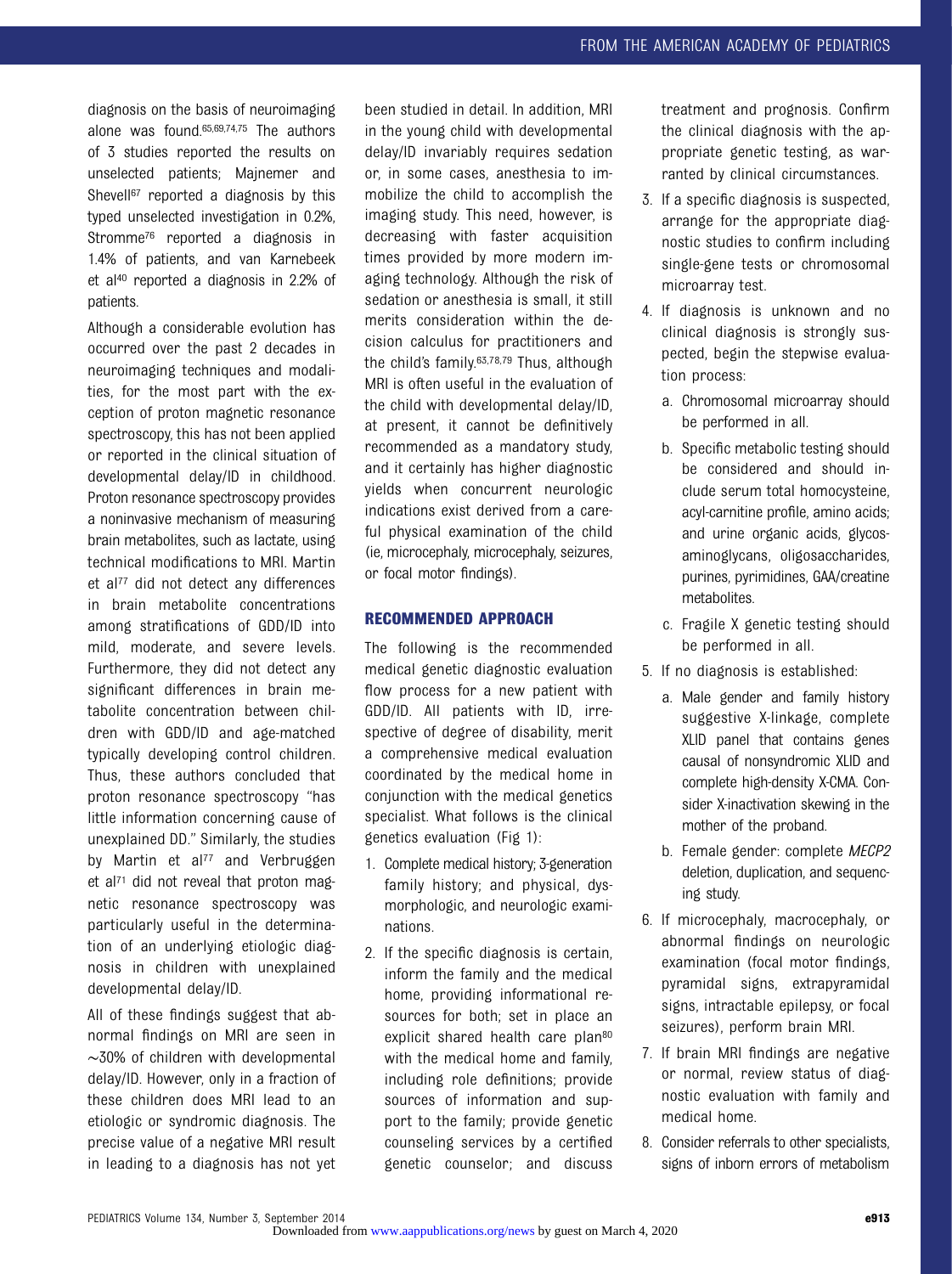

## **FIGURE 1**

----------<br>Diagnostic process and care planning. Metabolic test 1: blood homocysteine, acylcarnitine profile, amino acids; and, urine organic acids, glycosaminoglycans, oligosaccharides, purines, pyrimidines, GAA/creatine metabolites. Metabolic test 2 based on clinical signs and symptoms. FH, family history; MH, medical history; NE, neurologic examination; PE, physical and dysmorphology examination.

for which screening has not yet been performed, etc.

9. If no further studies appear warranted, develop a plan with the family and medical home for needed services for child and family; also develop a plan for diagnostic reevaluation.

# THE SHARED EVALUATION AND<br>CARE PLAN FOR LIMITED ACCESS CARE PLAN FOR LIMITED ACCESS

Health care systems, processes, and outcomes vary geographically, and not all of what is recommended in this clinical report is easily accessible in all regions of the United States.21,81–<sup>84</sup> Consequently, local factors affect the

process of evaluation and care. These arrangements are largely by local custom or design. In some areas, there may be quick access and intimate coordination between the medical home and medical genetics specialist, but in other regions, access may be constrained by distance or by decreased capacity, making for long wait times for appointments. Some general pediatricians have the ability to interpret the results of genetic testing that they may order. In addition, children with GDD or ID are often referred by pediatricians to developmental pediatricians, child neurologists, or other subspecialists. It is appropriate for some elements of the medical genetic evaluation to be performed by physicians other than medical geneticists if they have the ability to interpret the test results and provide appropriate counseling to the families. In such circumstances, the diagnostic evaluation process can be designed to address local particularities. The medical home is responsible for referrals of the family and child to the appropriate special education or early developmental services professional for individualized services. In addition, the medical home can begin the process of the diagnostic evaluation if access is a problem and in coordination with colleagues in medical genetics.80,85 What follows is a suggested process for the evaluation by the medical home and the medical genetics specialist and only applies where access is a problem; any such process is better established with local particularities in mind:

Medical home completes the medical evaluation, determines that GDD/ID is present, counsels family, refers to educational services, completes a 3 generation family history, and completes the physical examination and addresses the following questions:

1. Does the child have abnormalities on the dysmorphologic examination?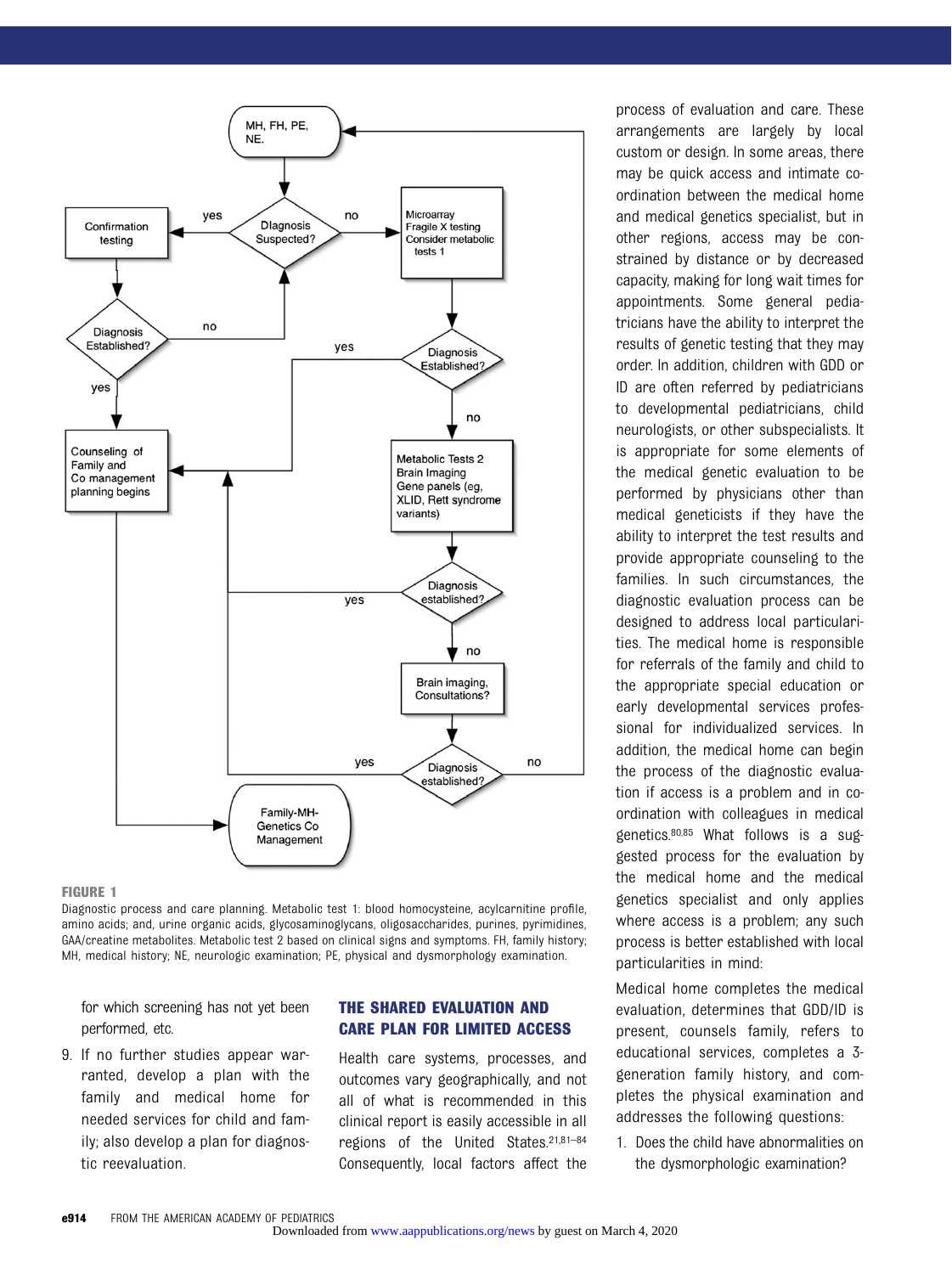- a. If no or uncertain, obtain microarray, perform fragile X testing, and consider the metabolic testing listed previously. Confirm that newborn screening was completed and reported negative. Refer to medical genetics while testing is pending.
- b. If yes, send case summary and clinical photo to medical genetics center for review for syndrome identification. If diagnosis is suspected, arrange for expedited medical genetics referral and hold all testing listed above. Medical geneticist to arrange visit with genetic counselor for testing for suspected condition.
- 2. Does the child have microcephaly, macrocephaly, or abnormal neurologic examination (listed above)? If "yes," measure parental head circumferences and review the family history for affected and unaffected members. If normal head circumferences in both parents and negative family history, obtain brain MRI and refer to medical genetics.
- 3. Does child also have features of autism, cerebral palsy, epilepsy, or sensory disorders (deafness, blindness)? This protocol does not address these patients; manage and refer as per local circumstances.
- 4. As above are arranged and completed and negative, refer to medical genetics and hold on additional diagnostic testing until consultation completed. Continue with current medical home family support services and health care.
- 5. Should a diagnosis be established, the medical home, medical geneticist, and family might then agree to a care plan with explicit roles and responsibilities of all.
- 6. Should a diagnosis not be established by medical genetics consultation, the medical home, family, and

medical geneticist can then agree on the frequency and timing of diagnostic reevaluation while providing the family and child services needed.

# EMERGING TECHNOLOGIES

Several research reports have cited whole-exome sequencing and wholegenome sequencing in patients with known clinical syndromes for whom the causative gene was unknown. These research reports identified the causative genes in patients with rare syndromes (eg, Miller syndrome,86 Charcot-Marie-Tooth disease,<sup>87</sup> and a child with severe inflammatory bowel disease<sup>88</sup>). Applying similar whole-genome sequencing of a family of 4 with 1 affected individual, Roach et al $86$  identified the genes for Miller syndrome and primary ciliary dyskinesia. The ability to do whole-genome sequencing and interpretation at an acceptable price is on the horizon.87,89 The use of exome or whole-genome sequencing challenges the field of medical genetics in ways not yet fully understood. When a child presents with ID and whole-genome sequencing is applied, one will identify mutations that are unrelated to the question being addressed, in this case "What is the cause of the child's intellectual disability?" One assumes that this will include mutations that families do not want to have (eg, adult-onset disorders for which no treatment now exists). This is a sea change for the field of medical genetics, and the implications of this new technology have not been fully explored. In addition, ethical issues regarding validity of new tests, uncertainty, and use of resources will need to be addressed as these technologies become available for clinical use.<sup>90,91</sup>

# **CONCLUSIONS** CONCLUSIONS

The medical genetic diagnostic evaluation of the child with GDD/ID is best accomplished in collaboration with the medical home and family by using this

clinical report to guide the process. The manner in which the elements of this clinical protocol are applied is subject to local circumstances, as well as the decision-making by the involved pediatric primary care provider and family. The goals and the process of the diagnostic evaluation are unchanged: to improve the health and well-being of those with GDD/ID. It is important to emphasize the new role of the genomic microarray as a first-line test, as well as the renewal of efforts to identify the child with an inborn error of metabolism. The future use of whole-genome sequencing offers promise and challenges needing to be addressed before regular implementation in the clinic.

### **LEAD AUTHORS**

John B. Moeschler, MD, MS, FAAP, FACMG Michael Shevell, MDCM, FRCP

# **AMERICAN ACADEMY OF PEDIATRICS** COMMITTEE ON GENETICS, 2013–<br>2014

2014 Robert A. Saul, MD, FAAP, Chairperson Emily Chen, MD, PhD, FAAP Debra L. Freedenberg, MD, FAAP Rizwan Hamid, MD, FAAP Marilyn C. Jones, MD, FAAP Joan M. Stoler, MD, FAAP Beth Anne Tarini, MD, MS, FAAP

PAST COMMITTEE MEMBERS Stephen R. Braddock, MD John B. Moeschler, MD, MS, FAAP, FACMG

**Michael Shevell, MDCM, FRCP** 

### **TIAISONS**

Katrina M. Dipple, MD, PhD – American College of Medical Genetics

Melissa A. Parisi, MD, PhD – Eunice Kennedy Shriver National Institute of Child Health and Human Development

Nancy Rose, MD – American College of Obstetricians and Gynecologists

Joan A. Scott, MS, CGC – Health Resources and Services Administration, Maternal and Child Health Bureau

Stuart K. Shapira, MD, PhD – Centers for Disease Control and Prevention

## **STAFF**

.<br>Paul Spire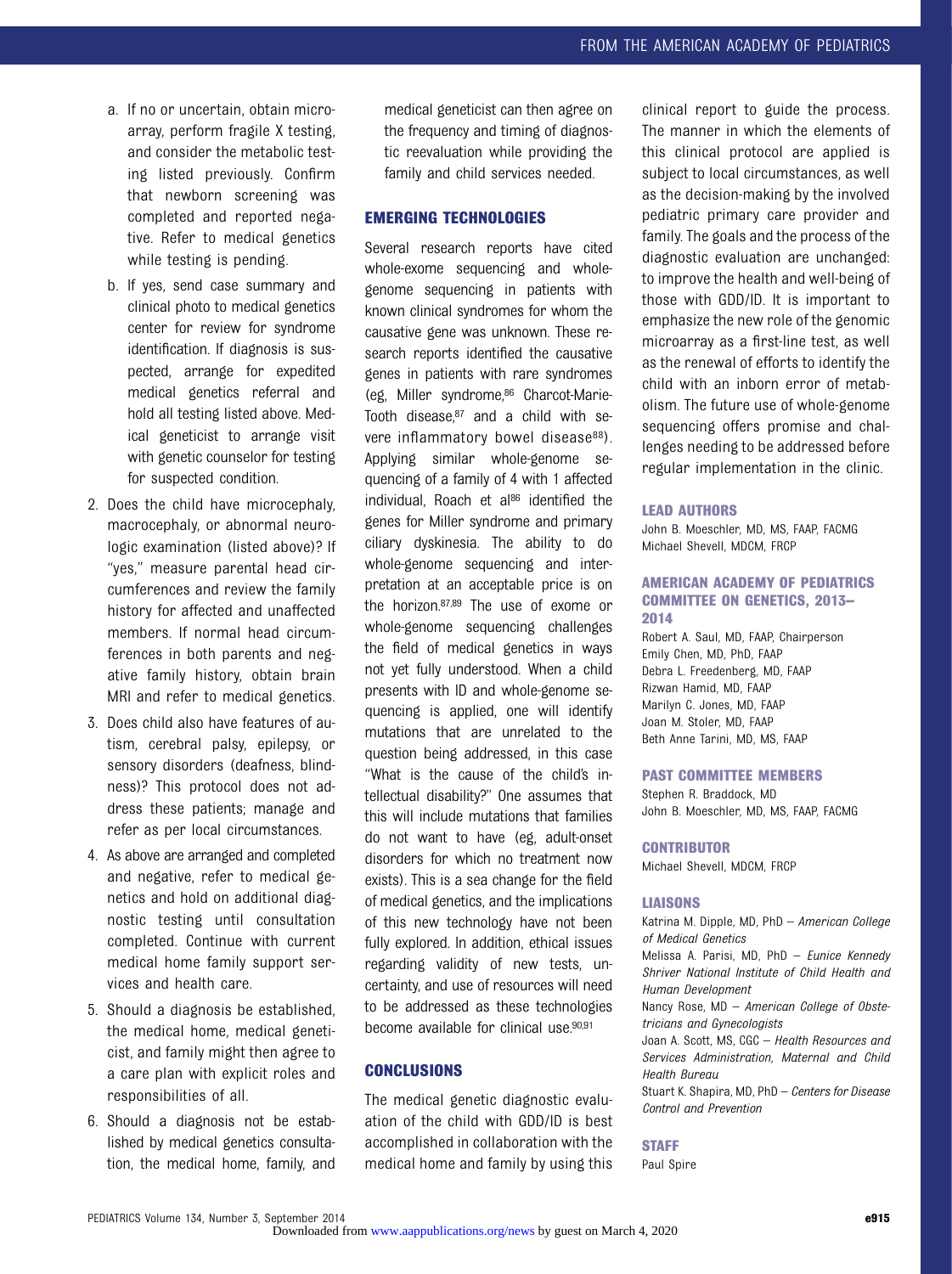## **REFERENCES**

- 1. Moeschler JB, Shevell M; American Academy of Pediatrics Committee on Genetics. Clinical genetic evaluation of the child with mental retardation or developmental delays. Pediatrics. 2006;117(6):2304–2316
- 2. Johnson CP, Myers SM; American Academy of Pediatrics Council on Children With Disabilities. Identification and evaluation of children with autism spectrum disorders. Pediatrics. 2007;120(5):1183–1215
- 3. Lopez-Rangel E, Mickelson E, Lewis MES. The value of a genetic diagnosis for individuals with intellectual disabilities: optimising healthcare and function across the lifespan. Br J Dev Disabil. 2008;54(107 pt 2):69–82
- 4. Ronen GM, Fayed N, Rosenbaum PL. Outcomes in pediatric neurology: a review of conceptual issues and recommendations. The 2010 Ronnie Mac Keith Lecture. Dev Med Child Neurol. 2011;53(4):305–312
- 5. Rosenbaum PL. Prevention of psychosocial problems in children with chronic illness. CMAJ. 1988;139(4):293–295
- 6. Makela NL, Birch PH, Friedman JM, Marra CA. Parental perceived value of a diagnosis for intellectual disability (ID): a qualitative comparison of families with and without a diagnosis for their child's ID. Am J Med Genet A. 2009;149A(11):2393–2402
- 7. Schalock RL, Luckasson RA, Shogren KA, et al. The renaming of mental retardation: understanding the change to the term intellectual disability. Intellect Dev Disabil. 2007;45(2):116–124
- 8. Moeschler JB, Nisbeft J. Invited comment on terminology. Am J Med Genet A. 2011; 155A(5):972–973
- 9. Centers for Disease Control and Prevention. Economic costs associated with mental retardation, cerebral palsy, hearing loss, and vision impairment—United States, 2003. MMWR Morb Mortal Wkly Rep. 2004;53(3):57–59
- 10. Shevell M, Ashwal S, Donley D, et al; Quality Standards Subcommittee of the American Academy of Neurology; Practice Committee of the Child Neurology Society. Practice parameter: evaluation of the child with global developmental delay: report of the Quality Standards Subcommittee of the American Academy of Neurology and The Practice Committee of the Child Neurology Society. Neurology. 2003;60(3):367–380
- 11. Schaefer GB, Bodensteiner JB. Evaluation of the child with idiopathic mental retardation. Pediatr Clin North Am. 1992;39(4):929–943
- 12. van Karnebeek CD, Jansweijer MC, Leenders AG, Offringa M, Hennekam RC. Diagnostic investigations in individuals with mental

retardation: a systematic literature review of their usefulness. Eur J Hum Genet. 2005; 13(1):6–25

- 13. Van Karnebeek CS, Stockler IS. Evidencebased approach to identify treatable metabolic diseases causing intellectual disability. Paper presented at: Annual Conference of the American College of Medical Genetics; March 11, 2011; Vancouver, BC, Canada
- 14. Manning M, Hudgins L; Professional Practice and Guidelines Committee. Array-based technology and recommendations for utilization in medical genetics practice for detection of chromosomal abnormalities. Genet Med. 2010;12(11):742–745
- 15. Miller DT, Adam MP, Aradhya S, et al. Consensus statement: chromosomal microarray is a first-tier clinical diagnostic test for individuals with developmental disabilities or congenital anomalies. Am J Hum Genet. 2010;86(5):749–764
- 16. Coulter ME, Miller DT, Harris DJ, et al. Chromosomal microarray testing influences medical management. Genet Med. 2011; 13(9):770–776
- 17. Nowakowska B, Stankiewicz P, Obersztyn E, et al. Application of metaphase HR-CGH and targeted Chromosomal Microarray Analyses to genomic characterization of 116 patients with mental retardation and dysmorphic features. Am J Med Genet A. 2008; 146A(18):2361–2369
- 18. Pickering DL, Eudy JD, Olney AH, et al. Arraybased comparative genomic hybridization analysis of 1176 consecutive clinical genetics investigations. Genet Med. 2008;10 (4):262–266
- 19. Aradhya S, Manning MA, Splendore A, Cherry AM. Whole-genome array-CGH identifies novel contiguous gene deletions and duplications associated with developmental delay, mental retardation, and dysmorphic features. Am J Med Genet A. 2007;143A (13):1431–1441
- 20. Adam MP, Justice AN, Schelley S, Kwan A, Hudgins L, Martin CL. Clinical utility of array comparative genomic hybridization: uncovering tumor susceptibility in individuals with developmental delay. J Pediatr. 2009;154(1):143–146
- 21. Saul RA, Moeschler JB. How best to use CGH arrays in the clinical setting. Genet Med. 2009;11(5):371–, author reply 371– 372
- 22. Bremer A, Giacobini M, Eriksson M, et al. Copy number variation characteristics in subpopulations of patients with autism spectrum disorders. Am J Med Genet B Neuropsychiatr Genet. 2011;156(2):115–124
- 23. Fan YS, Jayakar P, Zhu H, et al. Detection of pathogenic gene copy number variations in patients with mental retardation by genomewide oligonucleotide array comparative genomic hybridization. Hum Mutat. 2007;28(11):1124–1132
- 24. Bar-Shira A, Rosner G, Rosner S, Goldstein M, Orr-Urtreger A. Array-based comparative genome hybridization in clinical genetics. Pediatr Res. 2006;60(3):353–358
- 25. Vissers LE, de Vries BB, Veltman JA. Genomic microarrays in mental retardation: from copy number variation to gene, from research to diagnosis. J Med Genet. 2010; 47(5):289–297
- 26. Redon R, Ishikawa S, Fitch KR, et al. Global variation in copy number in the human genome. Nature. 2006;444(7118):444–454
- 27. Iafrate AJ, Feuk L, Rivera MN, et al. Detection of large-scale variation in the human genome. Nat Genet. 2004;36(9):949–951
- 28. Michelson DJ, Shevell MI, Sherr EH, Moeschler JB, Gropman AL, Ashwal S. Evidence report: Genetic and metabolic testing on children with global developmental delay: report of the Quality Standards Subcommittee of the American Academy of Neurology and the Practice Committee of the Child Neurology Society. Neurology. 2011;77(17):1629–1635
- 29. Taylor MR, Jirikowic J, Wells C, et al. High prevalence of array comparative genomic hybridization abnormalities in adults with unexplained intellectual disability. Genet Med. 2010;12(1):32–38
- 30. Whibley AC, Plagnol V, Tarpey PS, et al. Fine-scale survey of X chromosome copy number variants and indels underlying intellectual disability. Am J Hum Genet. 2010; 87(2):173–188
- 31. Hoyer J, Dreweke A, Becker C, et al. Molecular karyotyping in patients with mental retardation using 100K single-nucleotide polymorphism arrays. J Med Genet. 2007; 44(10):629–636
- 32. Lee C, Iafrate AJ, Brothman AR. Copy number variations and clinical cytogenetic diagnosis of constitutional disorders. Nat Genet. 2007;39(suppl 7):S48–S54
- 33. Van Naarden Braun K, Yeargin-Allsopp M. Epidemiology of intellectual disabilities. In: Levene MI, Chervenak FA, eds. Fetal and Neonatal Neurology and Neurosurgery. 4th ed . London: Elsevier; 2009:876–897
- 34. Tsuchiya KD, Shaffer LG, Aradhya S, et al. Variability in interpreting and reporting copy number changes detected by arraybased technology in clinical laboratories. Genet Med. 2009;11(12):866–873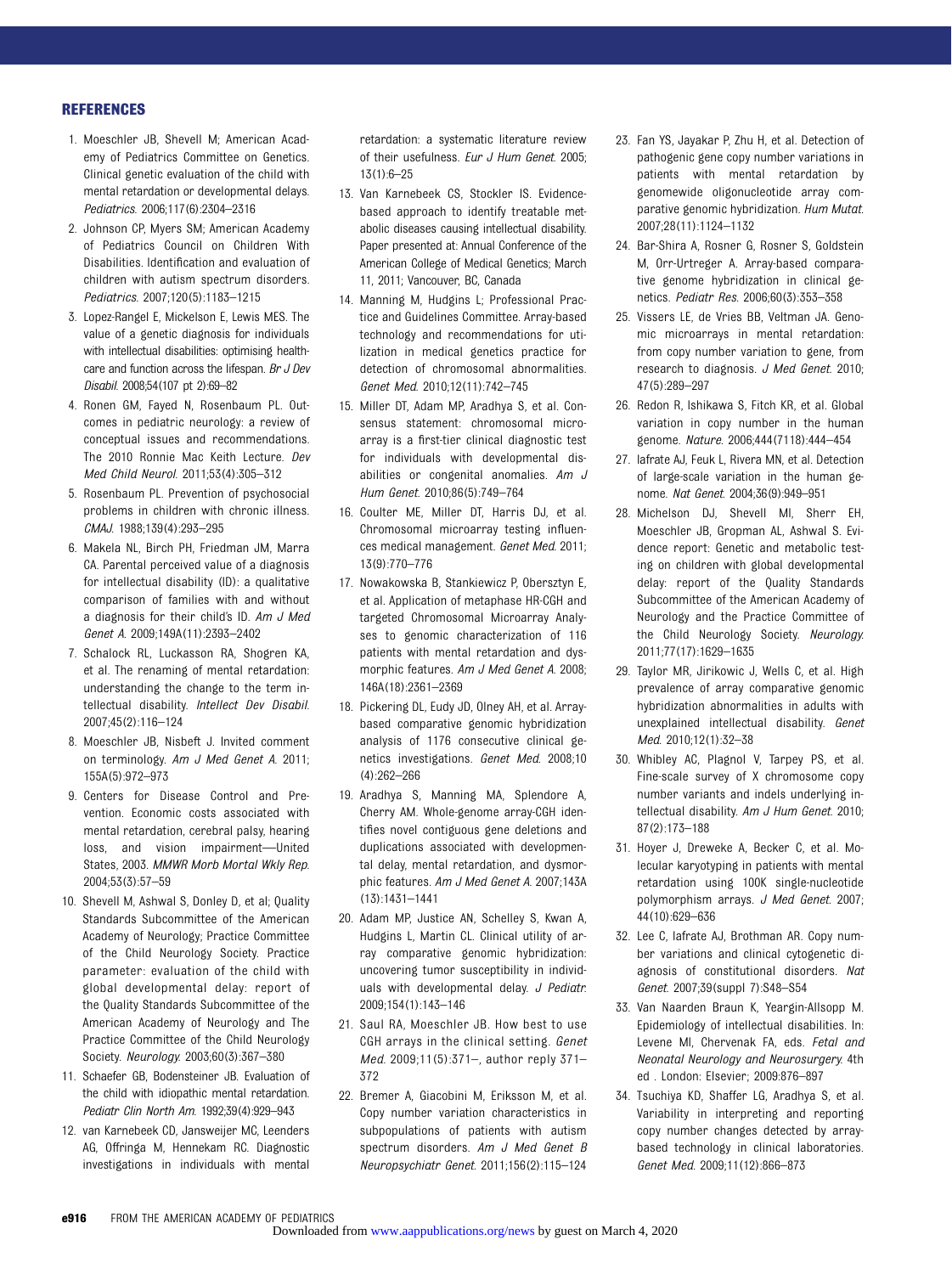- 35. Tucker T, Montpetit A, Chai D, et al. Comparison of genome-wide array genomic hybridization platforms for the detection of copy number variants in idiopathic mental retardation. BMC Med Genomics. 2011;4:25
- 36. Kaminsky EB, Kaul V, Paschall J, et al. An evidence-based approach to establish the functional and clinical significance of copy number variants in intellectual and developmental disabilities. Genet Med. 2011; 13(9):777–784
- 37. Lion-François L, Cheillan D, Pitelet G, et al. High frequency of creatine deficiency syndromes in patients with unexplained mental retardation. Neurology. 2006;67(9):1713–1714
- 38. Caldeira Araújo H, Smit W, Verhoeven NM, et al. Guanidinoacetate methyltransferase deficiency identified in adults and a child with mental retardation. Am J Med Genet A. 2005;133A(2):122–127
- 39. Engbers HM, Berger R, van Hasselt P, et al. Yield of additional metabolic studies in neurodevelopmental disorders. Ann Neurol. 2008;64(2):212–217
- 40. van Karnebeek CD, Scheper FY, Abeling NG, et al. Etiology of mental retardation in children referred to a tertiary care center: a prospective study. Am J Ment Retard. 2005;110(4):253–267
- 41. van Karnebeek CD, Stockler S. Treatable inborn errors of metabolism causing intellectual disability: a systematic literature review. Mol Genet Metab. 2012;105(3):368–381
- 42. Arias A, Corbella M, Fons C, et al. Creatine transporter deficiency: prevalence among patients with mental retardation and pitfalls in metabolite screening. Clin Biochem. 2007;40(16–17):1328–1331
- 43. Clark AJ, Rosenberg EH, Almeida LS, et al. X-linked creatine transporter (SLC6A8) mutations in about 1% of males with mental retardation of unknown etiology. Hum Genet. 2006;119(6):604–610
- 44. Yeargin-Allsopp M, Murphy CC, Cordero JF, Decouflé P, Hollowell JG. Reported biomedical causes and associated medical conditions for mental retardation among 10-year-old children, metropolitan Atlanta, 1985 to 1987. Dev Med Child Neurol. 1997;39 (3):142–149
- 45. Leonard H, Wen X. The epidemiology of mental retardation: challenges and opportunities in the new millennium. Ment Retard Dev Disabil Res Rev. 2002;8(3):117–134
- 46. Stevenson RE, Schwartz CE. X-linked intellectual disability: unique vulnerability of the male genome. Dev Disabil Res Rev. 2009;15(4):361–368
- 47. Raymond FL. X linked mental retardation: a clinical guide. J Med Genet. 2006;43(3): 193–200
- 48. Hersh JH, Saul RA; Committee on Genetics. Health supervision for children with fragile X syndrome. Pediatrics. 2011;127(5):994–1006
- 49. Stevenson RE, Schwartz CE. Clinical and molecular contributions to the understanding of X-linked mental retardation. Cytogenet Genome Res. 2002;99(1–4):265–275
- 50. Chiurazzi P, Schwartz CE, Gecz J, Neri G. XLMR genes: update 2007. Eur J Hum Genet. 2008;16(4):422–434
- 51. de Brouwer AP, Yntema HG, Kleefstra T, et al. Mutation frequencies of X-linked mental retardation genes in families from the EuroMRX consortium. Hum Mutat. 2007; 28(2):207–208
- 52. Tarpey PS, Smith R, Pleasance E, et al. A systematic, large-scale resequencing screen of X-chromosome coding exons in mental retardation. Nat Genet. 2009;41(5):535– 543
- 53. Couvert P, Bienvenu T, Aquaviva C, et al. MECP2 is highly mutated in X-linked mental retardation. Hum Mol Genet. 2001;10(9): 941–946
- 54. Laccone F, Zoll B, Huppke P, Hanefeld F, Pepinski W, Trappe R. MECP2 gene nucleotide changes and their pathogenicity in males: proceed with caution. J Med Genet. 2002;39(8):586–588
- 55. Yntema HG, Kleefstra T, Oudakker AR, et al. Low frequency of MECP2 mutations in mentally retarded males. Eur J Hum Genet. 2002;10(8):487–490
- 56. Bourdon V, Philippe C, Martin D, Verloès A, Grandemenge A, Jonveaux P. MECP2 mutations or polymorphisms in mentally retarded boys: diagnostic implications. Mol Diagn. 2003;7(1):3–7
- 57. Kleefstra T, Yntema HG, Nillesen WM, et al. MECP2 analysis in mentally retarded patients: implications for routine DNA diagnostics. Eur J Hum Genet. 2004;12(1):24–28
- 58. dos Santos JM, Abdalla CB, Campos M, Jr, Santos-Rebouças CB, Pimentel MM. The A140V mutation in the MECP2 gene is not a common etiological factor among Brazilian mentally retarded males. Neurosci Lett. 2005;379(1):13–16
- 59. Ylisaukko-Oja T, Rehnström K, Vanhala R, et al. MECP2 mutation analysis in patients with mental retardation. Am J Med Genet A. 2005;132A(2):121–124
- 60. Donzel-Javouhey A, Thauvin-Robinet C, Cusin V, et al. A new cohort of MECP2 mutation screening in unexplained mental retardation: careful re-evaluation is the best indicator for molecular diagnosis. Am J Med Genet A. 2006;140(14):1603–1607
- 61. Tejada MI, Peñagarikano O, Rodriguez-Revenga L, et al. Screening for MECP2 mutations in Spanish patients with an un-

explained mental retardation. Clin Genet. 2006;70(2):140–144

- 62. Campos M, Jr, Abdalla CB, Santos-Rebouças CB, et al. Low significance of MECP2 mutations as a cause of mental retardation in Brazilian males. Brain Dev. 2007;29(5):293–297
- 63. Schaefer GB, Bodensteiner JB. Radiological findings in developmental delay. Semin Pediatr Neurol. 1998;5(1):33–38
- 64. Moeschler JB, Bennett FC, Cromwell LD. Use of the CT scan in the medical evaluation of the mentally retarded child. J Pediatr. 1981; 98(1):63–65
- 65. Lingam S, Read S, Holland IM, Wilson J, Brett EM, Hoare RD. Value of computerised tomography in children with non-specific mental subnormally. Arch Dis Child. 1982; 57(5):381–383
- 66. Gabrielli O, Salvolini U, Coppa GV, et al. Magnetic resonance imaging in the malformative syndromes with mental retardation. Pediatr Radiol. 1990;21(1):16–19
- 67. Majnemer A, Shevell MI. Diagnostic yield of the neurologic assessment of the developmentally delayed child. J Pediatr. 1995;127(2):193–199
- 68. Shevell MI, Majnemer A, Rosenbaum P, Abrahamowicz M. Etiologic yield of subspecialists' evaluation of young children with global developmental delay. J Pediatr. 2000;136(5):593–598
- 69. Demaerel P, Kingsley DP, Kendall BE. Isolated neurodevelopmental delay in childhood: clinicoradiological correlation in 170 patients. Pediatr Radiol. 1993;23(1):29–33
- 70. Griffiths PD, Batty R, Warren D, et al The use of MR imaging and spectroscopy of the brain in children investigated for developmental delay: what is the most appropriate imaging strategy? Eur Radiol. 2011;21(9):1820–1830
- 71. Verbruggen KT, Meiners LC, Sijens PE, Lunsing RJ, van Spronsen FJ, Brouwer OF. Magnetic resonance imaging and proton magnetic resonance spectroscopy of the brain in the diagnostic evaluation of developmental delay. Eur J Paediatr Neurol. 2009;13(2):181–190
- 72. Kjos BO, Umansky R, Barkovich AJ. Brain MR imaging in children with developmental retardation of unknown cause: results in 76 cases. AJNR Am J Neuroradiol. 1990;11 (5):1035–1040
- 73. Bouhadiba Z, Dacher J, Monroc M, Vanhulle C, Ménard JF, Kalifa G. [MRI of the brain in the evaluation of children with developmental delay]. J Radiol. 2000;81(8):870–873
- 74. Hunter AG. Outcome of the routine assessment of patients with mental retardation in a genetics clinic. Am J Med Genet. 2000;90 (1):60–68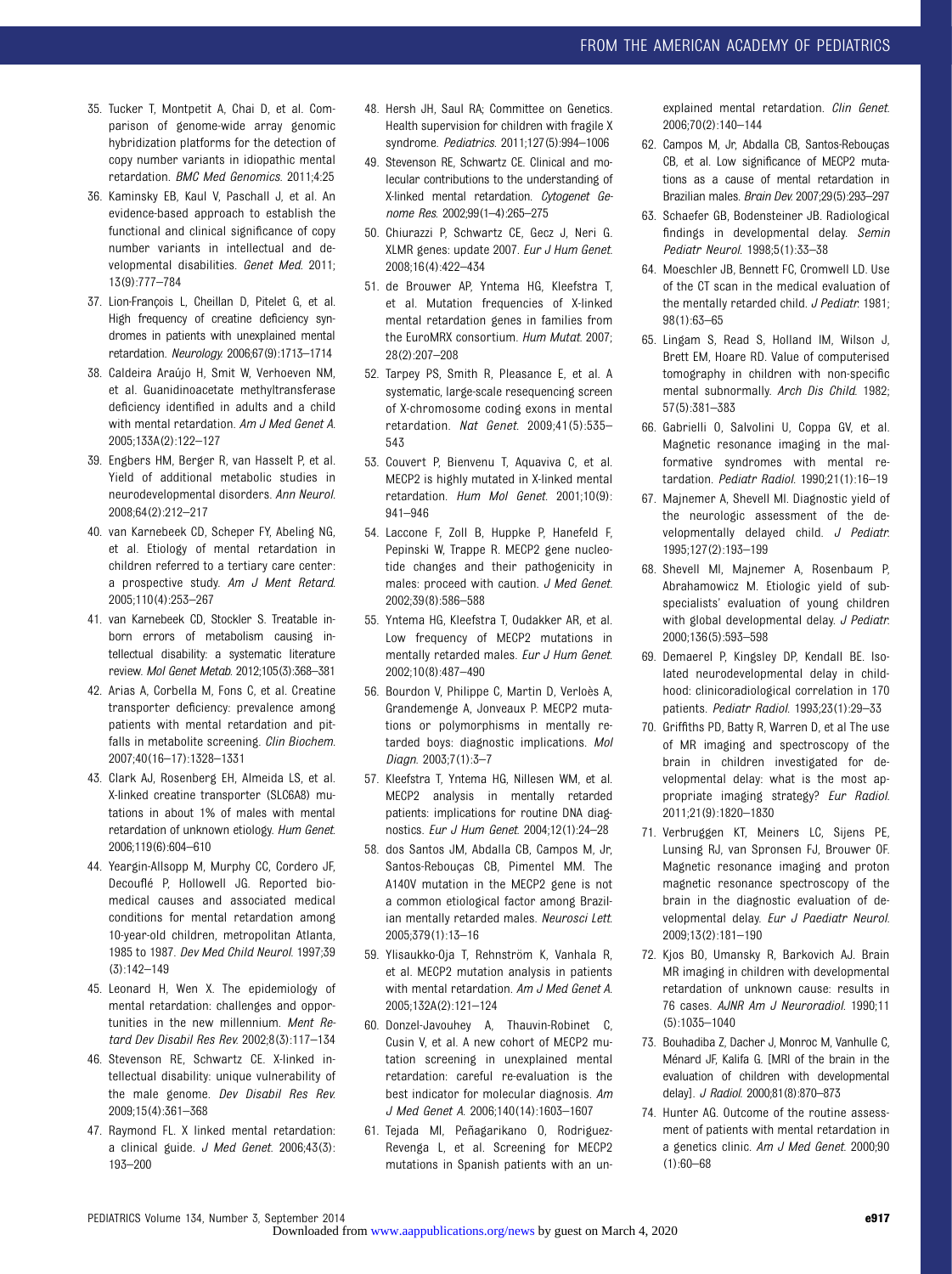- 75. Harbord MG, Finn JP, Hall-Craggs MA, Robb SA, Kendall BE, Boyd SG. Myelination patterns on magnetic resonance of children with developmental delay. Dev Med Child Neurol. 1990;32(4):295–303
- 76. Strømme P. Aetiology in severe and mild mental retardation: a population-based study of Norwegian children. Dev Med Child Neurol. 2000;42(2):76–86
- 77. Martin E, Keller M, Ritter S, Largo RH, Thiel T, Loenneker T. Contribution of proton magnetic resonance spectroscopy to the evaluation of children with unexplained developmental delay. Pediatr Res. 2005;58(4):754–760
- 78. Wilder RT, Flick RP, Sprung J, et al. Early exposure to anesthesia and learning disabilities in a population-based birth cohort. Anesthesiology. 2009;110(4):796–804
- 79. Sprung J, Flick RP, Katusic SK, et al. Attentiondeficit/hyperactivity disorder after early exposure to procedures requiring general anesthesia. Mayo Clin Proc. 2012;87(2):120–129
- 80. Turchi RM, Berhane Z, Bethell C, Pomponio A, Antonelli R, Minkovitz CS. Care coordination

for CSHCN: associations with family-provider relations and family/child outcomes. Pediatrics. 2009;124(suppl 4):S428–S434

- 81. Shipman SA, Lan J, Chang CH, Goodman DC. Geographic maldistribution of primary care for children. Pediatrics. 2011;127(1):19–27
- 82. McGrath RJ, Laflamme DJ, Schwartz AP, Stransky M, Moeschler JB. Access to genetic counseling for children with autism, Down syndrome, and intellectual disabilities. Pediatrics. 2009;124(suppl 4):S443–S449
- 83. Hawkins AK, Hayden MR. A grand challenge: providing benefits of clinical genetics to those in need. Genet Med. 2011;13(3):197–200
- 84. Ledbetter DH. Cytogenetic technology genotype and phenotype. N Engl J Med. 2008; 359(16):1728–1730
- 85. Cooley WC. Redefining primary pediatric care for children with special health care needs: the primary care medical home. Curr Opin Pediatr. 2004;16(6):689–692
- 86. Roach JC, Glusman G, Smit AF, et al. Analysis of genetic inheritance in a family

quartet by whole-genome sequencing. Science. 2010;328(5978):636–639

- 87. Lupski JR, Reid JG, Gonzaga-Jauregui C, et al. Whole-genome sequencing in a patient with Charcot-Marie-Tooth neuropathy. N Engl J Med. 2010;362(13):1181–1191
- 88. Worthey EA, Mayer AN, Syverson GD, et al. Making a definitive diagnosis: successful clinical application of whole exome sequencing in a child with intractable inflammatory bowel disease. Genet Med. 2011;13(3):255–262
- 89. Bamshad MJ, Ng SB, Bigham AW, et al. Exome sequencing as a tool for Mendelian disease gene discovery. Nat Rev Genet. 2011;12(11):745–755
- 90. Jacob HJ. Next-generation sequencing for clinical diagnostics. N Engl J Med. 2013;369 (16):1557–1558
- 91. Yang Y, Muzny DM, Reid JG, et al. Clinical whole-exome sequencing for the diagnosis of Mendelian disorders. N Engl J Med. 2013; 369(16):1502–1511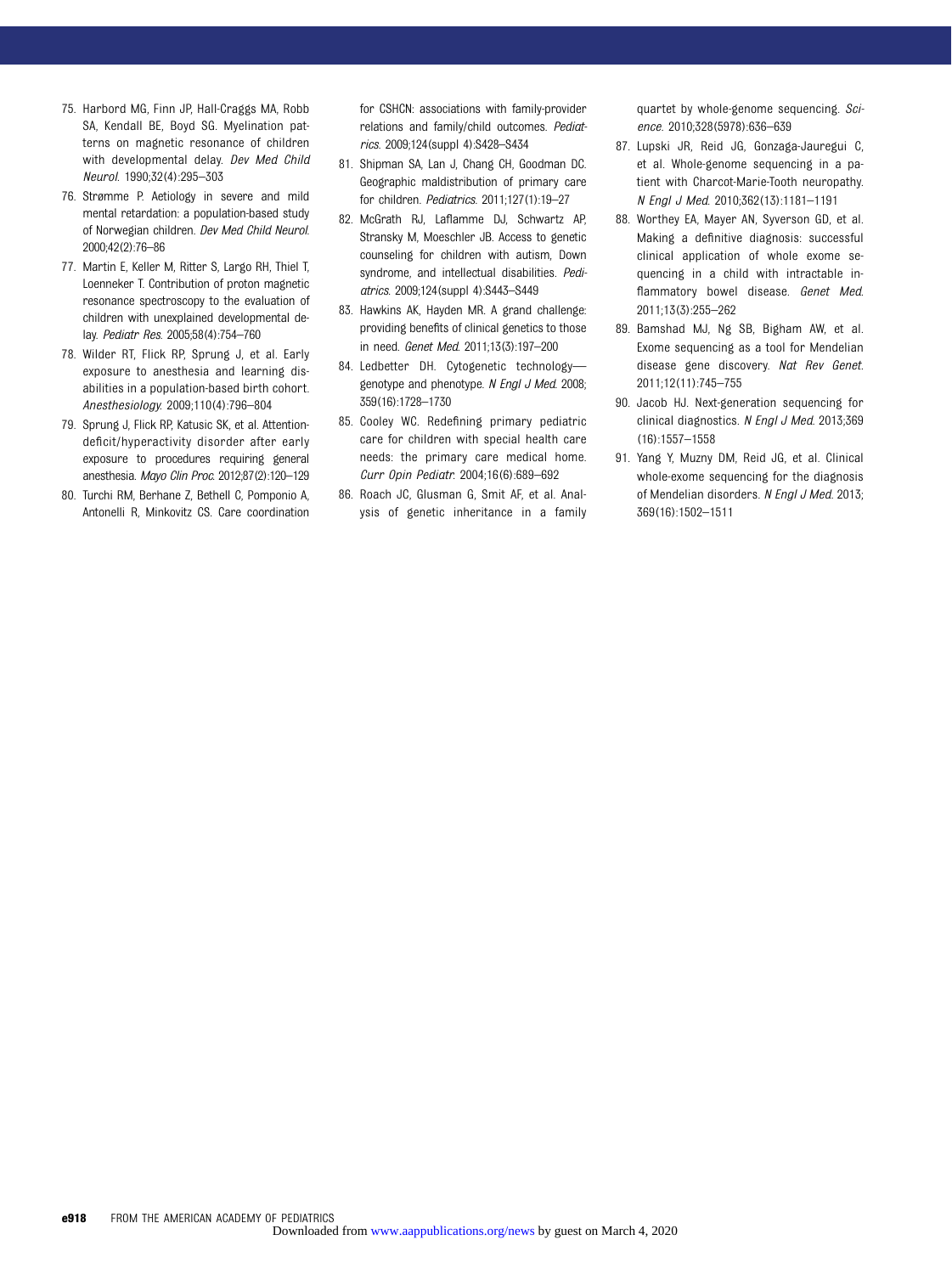# **Comprehensive Evaluation of the Child With Intellectual Disability or Global Developmental Delays**

John B. Moeschler, Michael Shevell and COMMITTEE ON GENETICS *Pediatrics* 2014;134;e903 DOI: 10.1542/peds.2014-1839 originally published online August 25, 2014;

٦

ľ

| Updated Information $\&$<br><b>Services</b> | including high resolution figures, can be found at:<br>http://pediatrics.aappublications.org/content/134/3/e903                                                                                                                                                                                                                                                                  |
|---------------------------------------------|----------------------------------------------------------------------------------------------------------------------------------------------------------------------------------------------------------------------------------------------------------------------------------------------------------------------------------------------------------------------------------|
| <b>References</b>                           | This article cites 89 articles, 17 of which you can access for free at:<br>http://pediatrics.aappublications.org/content/134/3/e903#BIBL                                                                                                                                                                                                                                         |
| <b>Subspecialty Collections</b>             | This article, along with others on similar topics, appears in the<br>following collection(s):<br><b>Current Policy</b><br>http://www.aappublications.org/cgi/collection/current_policy<br><b>Council on Genetics</b><br>http://www.aappublications.org/cgi/collection/committee_on_genetic<br>s<br><b>Genetics</b><br>http://www.aappublications.org/cgi/collection/genetics sub |
| Permissions & Licensing                     | Information about reproducing this article in parts (figures, tables) or<br>in its entirety can be found online at:<br>http://www.aappublications.org/site/misc/Permissions.xhtml                                                                                                                                                                                                |
| <b>Reprints</b>                             | Information about ordering reprints can be found online:<br>http://www.aappublications.org/site/misc/reprints.xhtml                                                                                                                                                                                                                                                              |